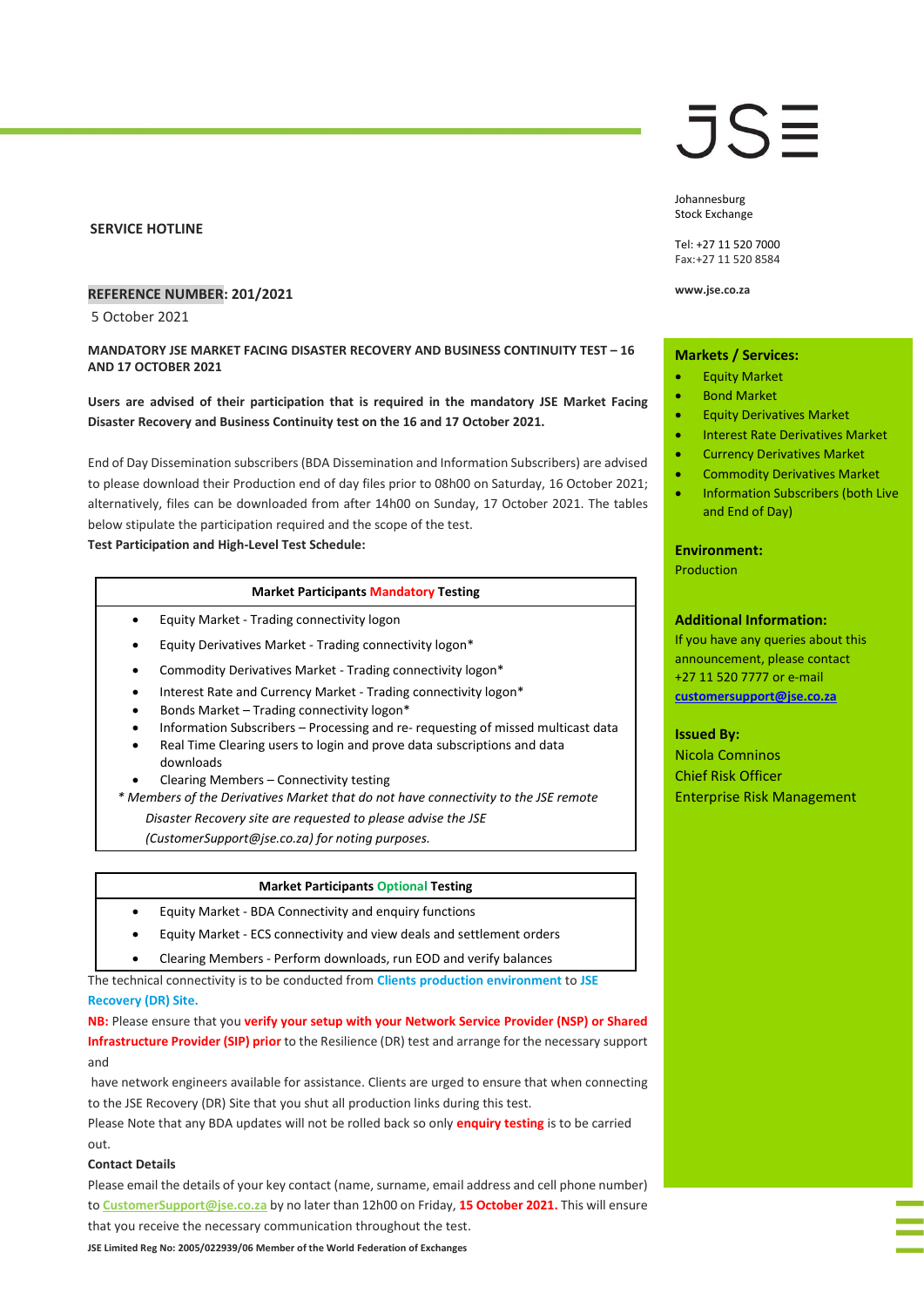# $JSE$

i.

| #  | <b>Test timeline</b>                                  | <b>Client testing requirement</b>                                                                                                                                                                                                                                                                                                                                                                                                                                                                                                                                                                                                                                                                                                                                                                                                                                                                                                                                                                                                                                                                                                                                                                                                                                                                                                                                                                                                                                                                                                                                                                                                                                                                                                                       |  |  |  |  |
|----|-------------------------------------------------------|---------------------------------------------------------------------------------------------------------------------------------------------------------------------------------------------------------------------------------------------------------------------------------------------------------------------------------------------------------------------------------------------------------------------------------------------------------------------------------------------------------------------------------------------------------------------------------------------------------------------------------------------------------------------------------------------------------------------------------------------------------------------------------------------------------------------------------------------------------------------------------------------------------------------------------------------------------------------------------------------------------------------------------------------------------------------------------------------------------------------------------------------------------------------------------------------------------------------------------------------------------------------------------------------------------------------------------------------------------------------------------------------------------------------------------------------------------------------------------------------------------------------------------------------------------------------------------------------------------------------------------------------------------------------------------------------------------------------------------------------------------|--|--|--|--|
| 1. | <b>Saturday</b><br>16 October 2021<br>Prior to 8am    | Clients to download Friday's End of Day files<br>$\bullet$                                                                                                                                                                                                                                                                                                                                                                                                                                                                                                                                                                                                                                                                                                                                                                                                                                                                                                                                                                                                                                                                                                                                                                                                                                                                                                                                                                                                                                                                                                                                                                                                                                                                                              |  |  |  |  |
| 2. | <b>Saturday</b><br>16 October 2021<br>$11h00 - 12h30$ | JSE Network fail over to the JSE Recovery (DR) Site i.e. shutdown of JSE<br>$\bullet$<br><b>Production Network.</b><br>Where required, clients to manually fail over their own Production Network<br>links to the JSE Recovery (DR) site.                                                                                                                                                                                                                                                                                                                                                                                                                                                                                                                                                                                                                                                                                                                                                                                                                                                                                                                                                                                                                                                                                                                                                                                                                                                                                                                                                                                                                                                                                                               |  |  |  |  |
| 3. | <b>Saturday</b><br>16 October 2021<br>$13h00 - 14h00$ | <b>System Online</b><br>Clients to conduct connectivity tests to the JSE Recovery (DR) site and;<br>$\bullet$<br>Login to the Equity, Equity Derivatives, Commodity Derivatives, Interest Rate<br>and Currency Derivatives and Bond Derivatives Markets.<br>Clients to notify Customer Support once they are on-site and again, when all<br>$\bullet$<br>testing has been completed.                                                                                                                                                                                                                                                                                                                                                                                                                                                                                                                                                                                                                                                                                                                                                                                                                                                                                                                                                                                                                                                                                                                                                                                                                                                                                                                                                                    |  |  |  |  |
| 4. | <b>Saturday</b><br>16 October 2021<br>14h00 - 17h00   | <b>Equity Market Trading and Information Service:</b><br>Production source IP addresses for the Primary Feed only will be used to<br>$\bullet$<br>connect to the JSE Recovery (DR) site. The Secondary Feed is not available<br>via the JSE Recovery (DR) site.<br>Clients to connect and login to the Equity Market Trading Gateways and<br>$\bullet$<br>Market Data Recovery Gateways.<br>Instruments will move into the default trading session (Continuous Trading)<br>$\bullet$<br>that is applicable on a Normal Trading Day at the time of the test.<br>The order book will be empty at the start of the test, as per DR procedure.<br>$\bullet$<br>Notification of order cancellations generated as a result of the Resilience<br>$\bullet$<br>(DR) test Failover is <b>NOT</b> published to the market.<br>Clients will need to perform an Own Order Book Download (OOBD) to get<br>$\bullet$<br>the latest status of their orders.<br>Confirm the flow of multicast data for all Market Data services that clients<br>$\bullet$<br>subscribe to.<br>Recover multicast messages published in the morning.<br>$\bullet$<br><b>Derivative Markets Trading and Deal Management:</b><br>• Equity Derivatives, Commodity Derivatives, Interest Rate and Currency<br>Derivatives markets will be available for testing.<br>The trading system will be in a Market Online/ Download Only state at the<br>$\bullet$<br>start of the test.<br>All other contracts will transition directly into the Continuous Trading<br>$\bullet$<br>session.<br>Information subscribers may also connect and subscribe to data (All<br>$\bullet$<br>Derivatives Markets).<br>Confirm the flow of multicast data for all Market Data (EDM, FXM) services<br>$\bullet$ |  |  |  |  |
|    |                                                       | that clients subscribe to.<br>Recover multicast messages published in the morning.<br>$\bullet$<br>Clients are advised to perform deal management functions during the test.<br>$\bullet$                                                                                                                                                                                                                                                                                                                                                                                                                                                                                                                                                                                                                                                                                                                                                                                                                                                                                                                                                                                                                                                                                                                                                                                                                                                                                                                                                                                                                                                                                                                                                               |  |  |  |  |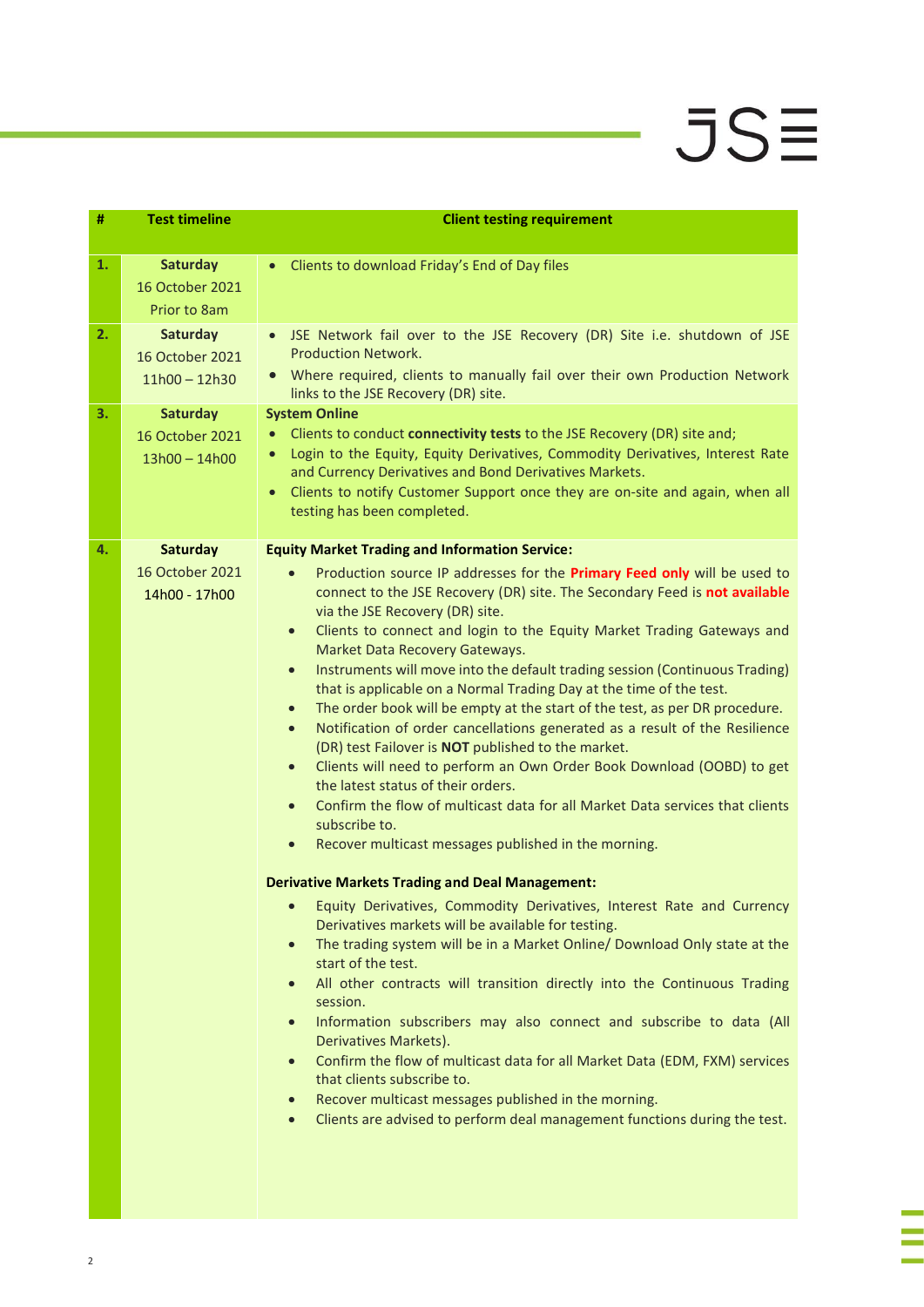# $JS\equiv$

|    |                                                                                          |                                                                                                                                                                                                                                                                                                                                                                                                                                                                                                                                                                                                                                                                                                  | <b>Trading Member</b> |              |              |            | <b>Information</b><br><b>Subscriber</b> |
|----|------------------------------------------------------------------------------------------|--------------------------------------------------------------------------------------------------------------------------------------------------------------------------------------------------------------------------------------------------------------------------------------------------------------------------------------------------------------------------------------------------------------------------------------------------------------------------------------------------------------------------------------------------------------------------------------------------------------------------------------------------------------------------------------------------|-----------------------|--------------|--------------|------------|-----------------------------------------|
|    |                                                                                          | <b>Optional DR Test Activity</b>                                                                                                                                                                                                                                                                                                                                                                                                                                                                                                                                                                                                                                                                 | <b>EQM</b>            | <b>EDM</b>   | IRC          | <b>CDM</b> | <b>EQM</b>                              |
|    |                                                                                          | Submit minimum ONE order per member                                                                                                                                                                                                                                                                                                                                                                                                                                                                                                                                                                                                                                                              | $\mathsf{X}$          | $\mathsf{x}$ | $\mathsf{x}$ | X          |                                         |
|    |                                                                                          | Submit minimum ONE reported trade per member                                                                                                                                                                                                                                                                                                                                                                                                                                                                                                                                                                                                                                                     | x                     | X            | X            |            |                                         |
|    |                                                                                          | Perform Deal Management functions e.g. Allocation,<br>Assigns e.t.c                                                                                                                                                                                                                                                                                                                                                                                                                                                                                                                                                                                                                              | x                     | X            | X.           | X          |                                         |
|    |                                                                                          | <b>OOBD and OTBD</b>                                                                                                                                                                                                                                                                                                                                                                                                                                                                                                                                                                                                                                                                             | $\pmb{\mathsf{X}}$    |              |              |            |                                         |
|    |                                                                                          | Re-request login of MDGs                                                                                                                                                                                                                                                                                                                                                                                                                                                                                                                                                                                                                                                                         | x                     |              |              |            | X                                       |
|    |                                                                                          | Verify receipt of SENS Announcement                                                                                                                                                                                                                                                                                                                                                                                                                                                                                                                                                                                                                                                              | $\pmb{\mathsf{X}}$    |              |              |            | X.                                      |
|    |                                                                                          | Confirm download of Friday nights EOD files.                                                                                                                                                                                                                                                                                                                                                                                                                                                                                                                                                                                                                                                     |                       |              |              |            | X                                       |
|    |                                                                                          | For RTC markets prove connectivity and data subscriptions and downloads<br>$\bullet$<br>For NUTRON markets prove connectivity and data downloads<br>$\bullet$<br>EOD run for RTC and NUTRON markets will start at approximately 17h00<br>$\bullet$<br>Clients to login to the following applications:<br><b>Information Delivery Portal (IDP)</b><br>$\bullet$<br>Clients to connect and login to the IDP Service and download their files as at Friday,<br>15 October 2021.<br><b>Internet</b><br>$\bullet$<br>Clients to connect to the JSE Market Communication page<br>https://www.jse.co.za/services/jse-market-communications to test connectivity<br>and check the overall test progress. |                       |              |              |            |                                         |
| 5. | <b>Saturday</b><br>16 October 2021<br>17h30<br><b>Sunday</b><br>17 October 2021<br>10h00 | JSE to fail the JSE Network and services back to the JSE Production site.<br>$\bullet$<br>No participation required from clients during this period.<br>$\bullet$<br>Where required, clients to manually fail over their own Production Network<br>links back to the JSE Production site and cleanup all test data published during<br>the test.                                                                                                                                                                                                                                                                                                                                                 |                       |              |              |            |                                         |